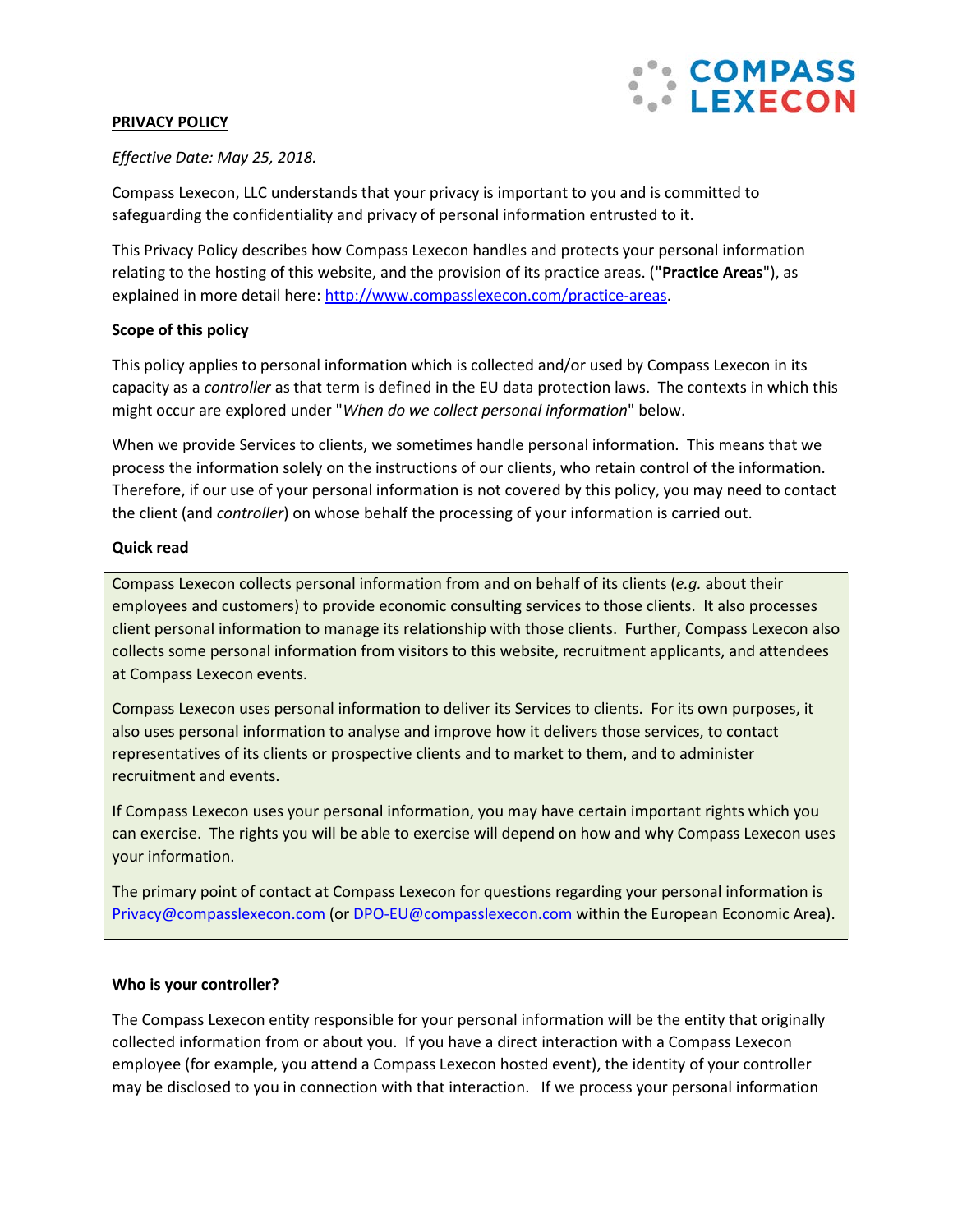while providing our Services to clients, your controller will be the Compass Lexecon entity providing the Services (assuming those Services are provided as a controller, see above for an explanation).

### **Your Acceptance**

In respect of personal information collected over this website, your continued use of this website constitutes your understanding of, and agreement to, the practices described in this Privacy Policy and elsewhere on the website, as well as any subsequent updates. Please see the additional information at <https://www.fticonsulting.com/about/legal> for more information about our on-line terms of use and policies in general.

## **When do we collect personal information?**

We collect information about you if:

- you use the Compass Lexecon website;
- you enquire about, or engage Compass Lexecon to provide its Practice Areas (either in a personal capacity, or as a representative for your employer or client);
- the use of your personal information is reasonably necessary to provide our Services (in these circumstances, your personal information may be disclosed to us by our client who may, for example, be your employer or service provider, or we may obtain your personal information from a range of public or subscription sources, directly from you, or from your associates or persons known to you);
- you apply for a position with Compass Lexecon;
- you attend a Compass Lexecon hosted or sponsored event or webinar;
- you invest in stock (please see our investor relations site of our parent company, FTI Consulting, [FTI Consulting Investor Relations](http://ir.fticonsulting.com/phoenix.zhtml?c=82634&p=irol-IRHome%5d%20) for more information); or
- you contact us with any other enquiry, complaint or notice.

# **What types of personal information are collected and what do we use it for?**

The following is a summary of the types of personal information we collect, and the purposes for which that information is used.

# *Website Users*

Compass Lexecon collects your name, company, e-mail address, telephone number, country, and comments and any other personally-identifiable information which you voluntarily provide as "comments" when you submit an inquiry through the "Contact" or "Subscribe to CL News". Compass Lexecon also collects other background information about you in connection with career-related inquiries that you submit through its website.

Compass Lexecon may also automatically collect personal information (through the use of Cookies or similar technologies, including your IP address, device identifier, browsing patterns on its websites, click stream data, and HTTP protocol elements) to ensure the effective operation of the website or in order to align the presentation of our Services more closely to your requirements (for example, processing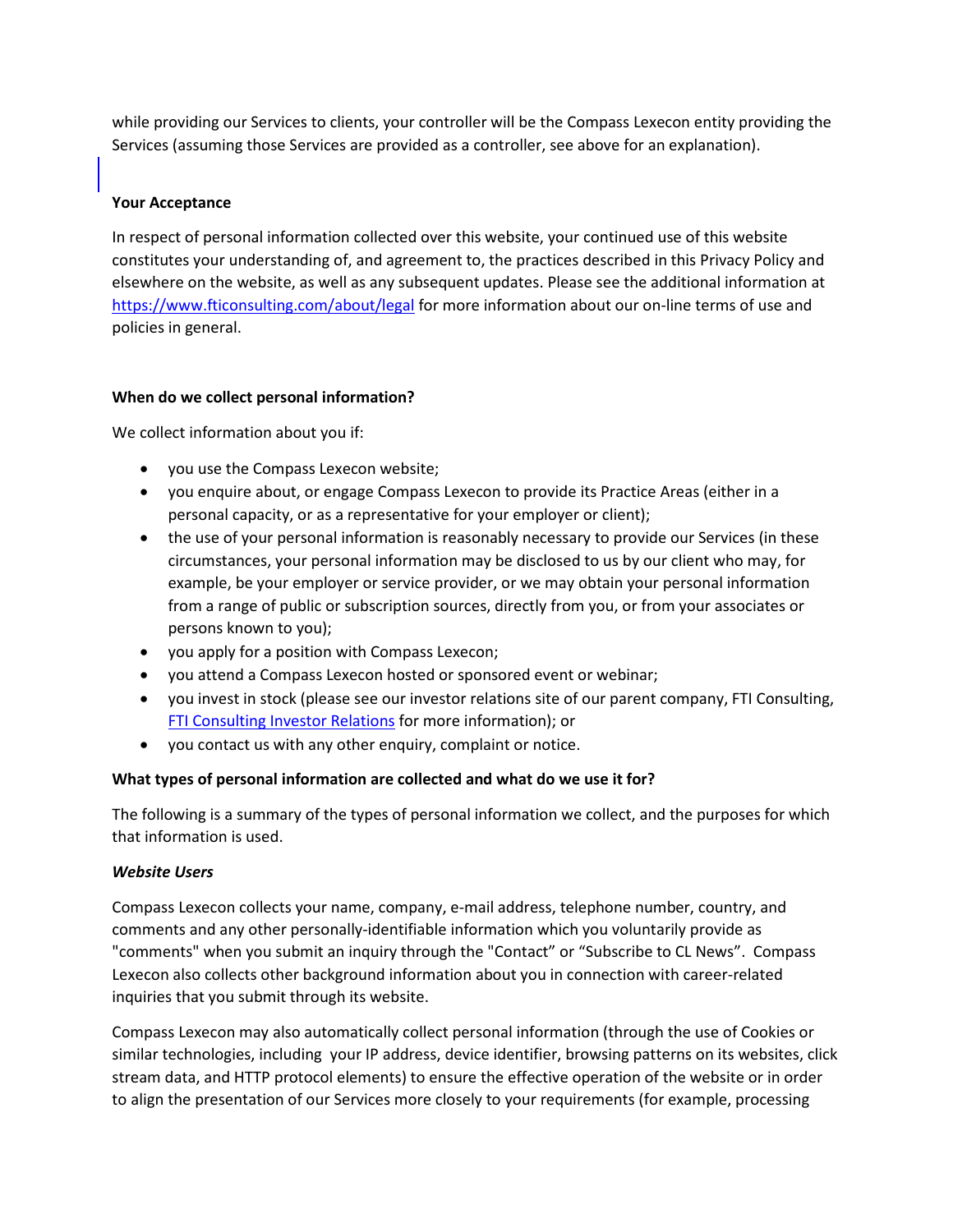information about your broad geographic location to serve you with a local version of this website). This tracking information is stored in an anonymous, aggregated and non-personal format, and is also used to understand and analyse trends, to administer the websites, and to learn about user behaviour on the websites.

Please refer to our Cookie Policy for a more detailed overview on how Compass Lexecon uses Cookies.

In certain instances, Compass Lexecon may use IP addresses to help identify you. At its sole discretion, it is necessary to enforce compliance with this Privacy Policy, to protect its services, websites, systems, information, employees, business partners, affiliates, users, customers or others, or when required by law or for law enforcement purposes.

## *Compass Lexecon's Former, Current and Prospective Clients*

If you submit an enquiry to Compass Lexecon about our Services (either over the website, or by emailing, telephoning or meeting with one of our colleagues), then we will process information such as your name, job title and contact information in order to respond to your enquiry.

If you attend a Compass Lexecon event or webinar, or if you associate with a Compass Lexecon colleague at, for example, an industry event, then Compass Lexecon may collect basic personal information, such as contact details, which you voluntarily provide (for example, by filling in a form or handing over a business card) in order to facilitate your participation in the event, and for the management of our relationship with you as an actual or prospective client.

If you or the organisation you are associated with becomes a Compass Lexecon client, then we may process your personal information in order to:

- carry out "Know Your Client" checks and screening prior to starting a new engagement (as well as basic contact information, this may mean processing compliance related information such as proof of your identity, information about your professional background, history of directorships and, in some circumstance, details of any criminal convictions or adverse media coverage);
- carry out client communication, service, billing and administration;
- deal with client complaints; and
- administer claims.

Taking account of applicable marketing laws, we also process personal information about our clients (former, current, and prospective) in order to:

- send our clients newsletters, promotional material, and other marketing communications;
- invite our clients to events (and arrange and administer those events).

### *Performing Services for Our Clients*

As discussed above, many of our Services involve the processing of personal information. In the majority of cases, personal information is provided to us in strict confidence, subject to restrictive undertakings on its use / disclosure.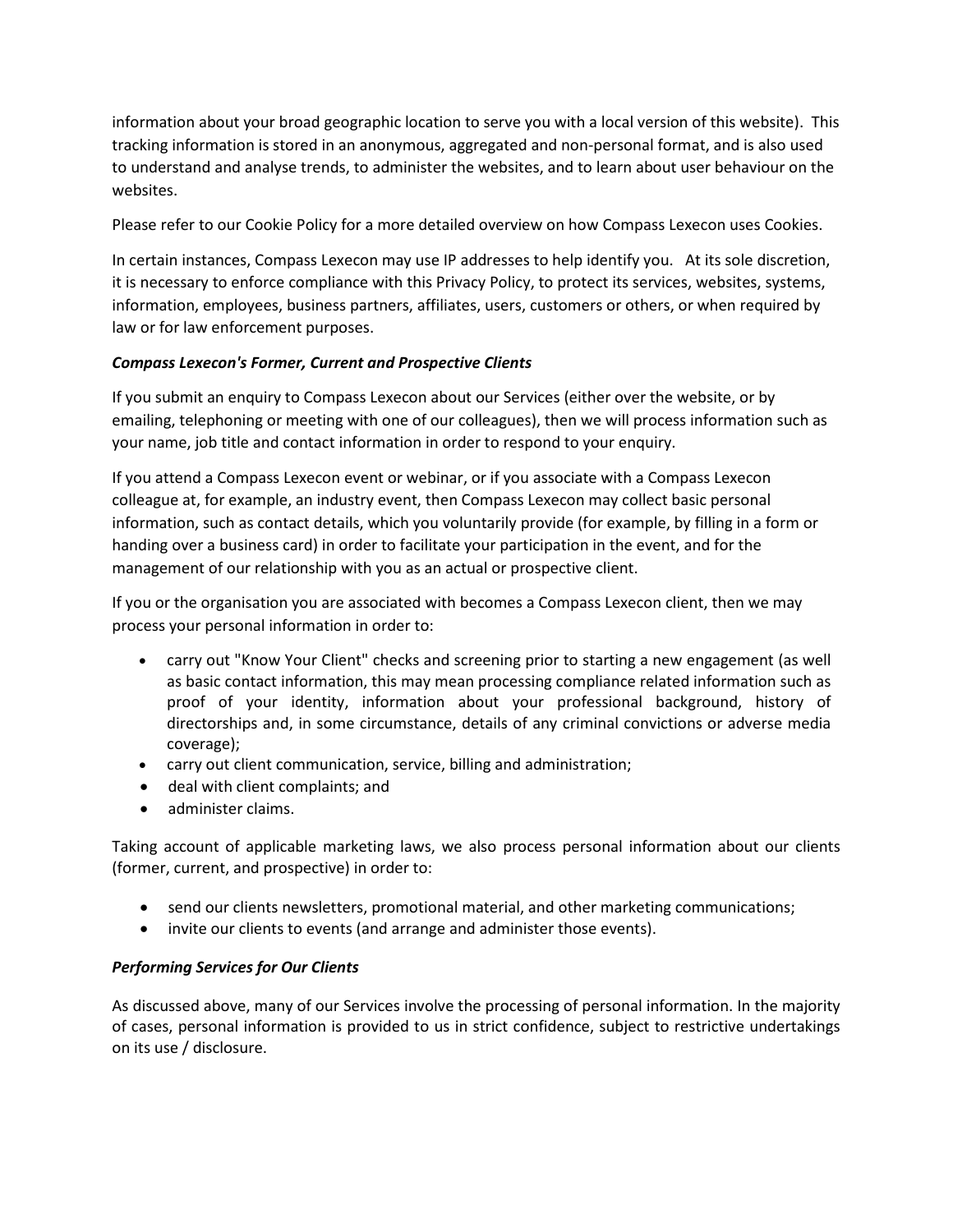| Why is personal information used?                                                                                                                                                                                                                                                                                                                                                                                                                                                                                                                                                                                                                        | What legal bases are relied<br>upon?                                                                                                                                                                                                                                                            |
|----------------------------------------------------------------------------------------------------------------------------------------------------------------------------------------------------------------------------------------------------------------------------------------------------------------------------------------------------------------------------------------------------------------------------------------------------------------------------------------------------------------------------------------------------------------------------------------------------------------------------------------------------------|-------------------------------------------------------------------------------------------------------------------------------------------------------------------------------------------------------------------------------------------------------------------------------------------------|
| Compass Lexecon business provides<br>economic and financial advisory services, in<br>the fields of securities litigation, mergers or<br>anti-trust investigations and<br>compliance. This may include providing<br>advice to clients, courts, tribunals and<br>regulators. Inputs to some of these<br>analyses may necessarily include personal<br>information provided for that purpose by<br>the client, or disclosed by another party to a<br>regulatory or judicial process.<br>Such information may include: names;<br>salaries, benefits or other remuneration<br>received; or decisions taken or choices made<br>about spending or other matters. | Legitimate interest in providing<br>economic and financial advisory<br>services to clients, courts,<br>tribunals and regulators in<br>relation to a consideration of<br>factors pertaining to staff,<br>customers, the public interest,<br>or other individual people or<br>groups of people. * |

## *Other Uses*

If you apply for a position with Compass Lexecon, we will need to collect personal information in order to consider your application, and during any interview and assessment phase. If you contact us for any other reason, we will collect basic contact details, as well as any other personal information relevant to the reason for your enquiry, in order to resolve that enquiry.

### **What is our legal basis for collecting personal information?**

All processing (*i.e.* use) of your personal information is justified by a "lawful basis" for processing. In the majority of cases, processing will be justified on the basis that:

- the processing is necessary for the performance of a contract to which you are a party, or to take steps (at your request) to enter into a contract (*e.g.* where you request certain Services as an individual client, or where we help advise your employer or service provider on fulfilling an obligation to you under a contract);
- the processing is necessary for us to comply with a relevant legal obligation (*e.g.* where we are required to collect certain information about our clients for tax or accounting purposes, or where we are required to make disclosures to courts or regulators); or
- the processing is in our legitimate interests, subject to due consideration for your interests and fundamental rights (this is the basis we rely upon for the majority of the processing of personal information in connection with the provision of our Services, and also for the purposes of most client on-boarding, administration and relationship management activities).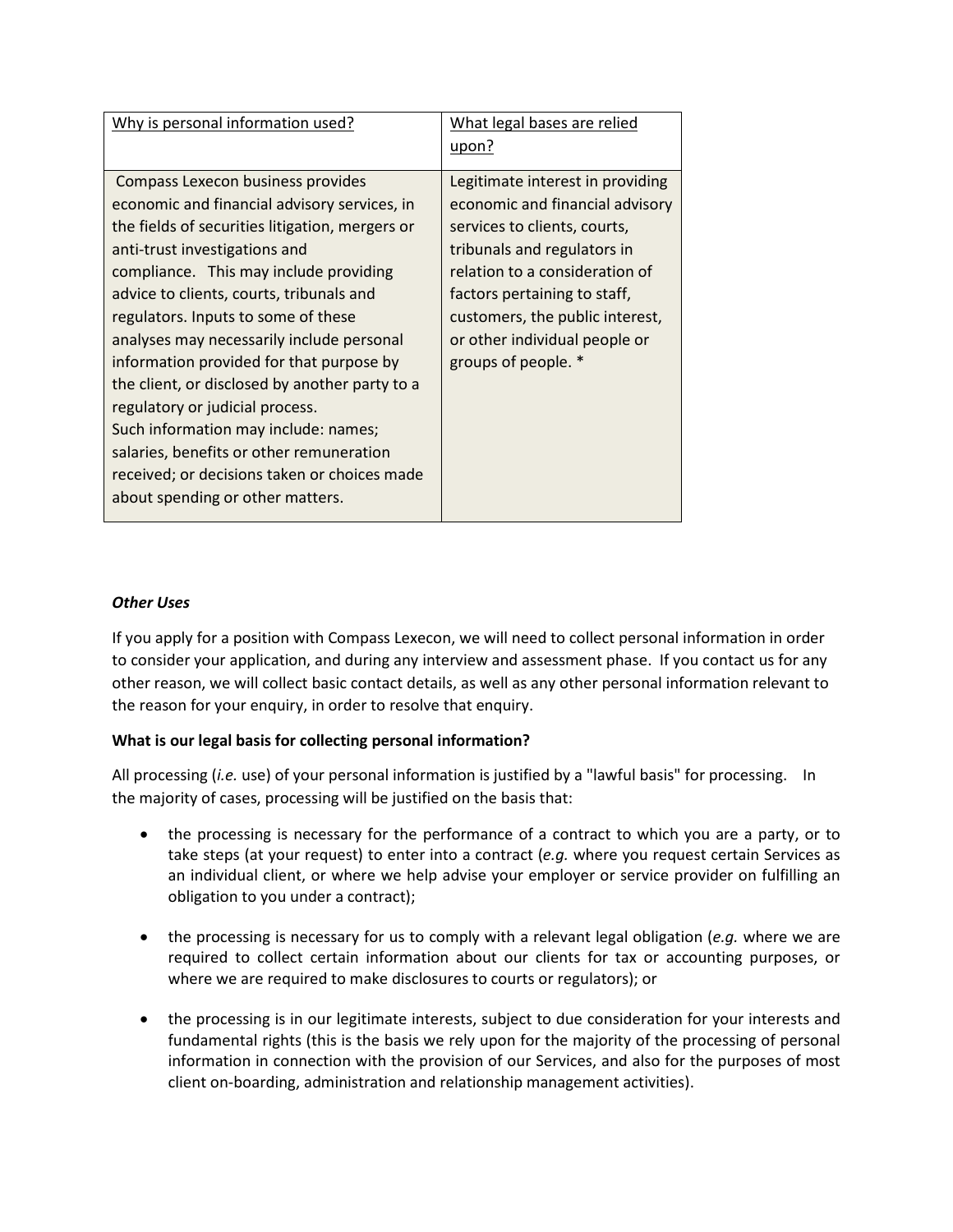In limited circumstances, we will use your consent as the basis for processing your personal information, for example, where we are required by applicable law to obtain your prior consent in order to send you marketing communications.

Before collecting and/or using any special categories of data (as that term is defined in the GDPR), or criminal record data, we will establish a lawful exemption which will allow us to use that information. This exemption will typically be:

- your explicit consent;
- the establishment, exercise or defence by us or third parties of legal claims; or
- other uses allowed by applicable law including context specific exemptions provided for under local laws of EU Member States and other countries implementing the GDPR, such as in relation to the processing of special category data for the purposes of preventing or detecting fraud in relation to instructions from potential clients.

### **Disclosure of Personal Information to Third Parties**

Compass Lexecon will not disclose your personal information to third parties other than as described in this Privacy Policy unless Compass Lexecon has your permission or is required or permitted by law.

Compass Lexecon may share such information with its affiliates as necessary to carry out the purposes for which the information was supplied or collected. Similarly, third party contractors, consultants and/or vendors engaged by Compass Lexecon to provide services may have access to your personal information. These third parties will be subject to their own data protection requirements providing the same or greater level of security provided by Compass Lexecon and in most instances, will also have entered into a written agreement with Compass Lexecon which addresses the protection of your personal information.

Compass Lexecon may also disclose your personal information for the purposes of:

- responding to requests from law enforcement agencies, regulators or courts, or to subpoenas, search warrants, or other legal requests;
- the prevention and/or detection of crime;
- establishing legal rights or to investigate or pursue legal claims;
- a merger, acquisition or corporate restructuring to which Compass Lexecon is subject;
- preventing risk of harm to an individual.

### **International Hosting and Transfer of Information**

Compass Lexecon is a global organization and may transfer certain personal information collected on its website across geographical borders to Compass Lexecon offices, personnel, or third parties located throughout the world. Compass Lexecon may also store such information in a jurisdiction other than where you are based including outside of the European Economic Area ("EEA").

Compass Lexecon will take appropriate steps ensure that transfers of personal information are in accordance with applicable law and carefully managed to protect your privacy rights and interests. Transfers are limited to countries which are recognized as providing an adequate level of legal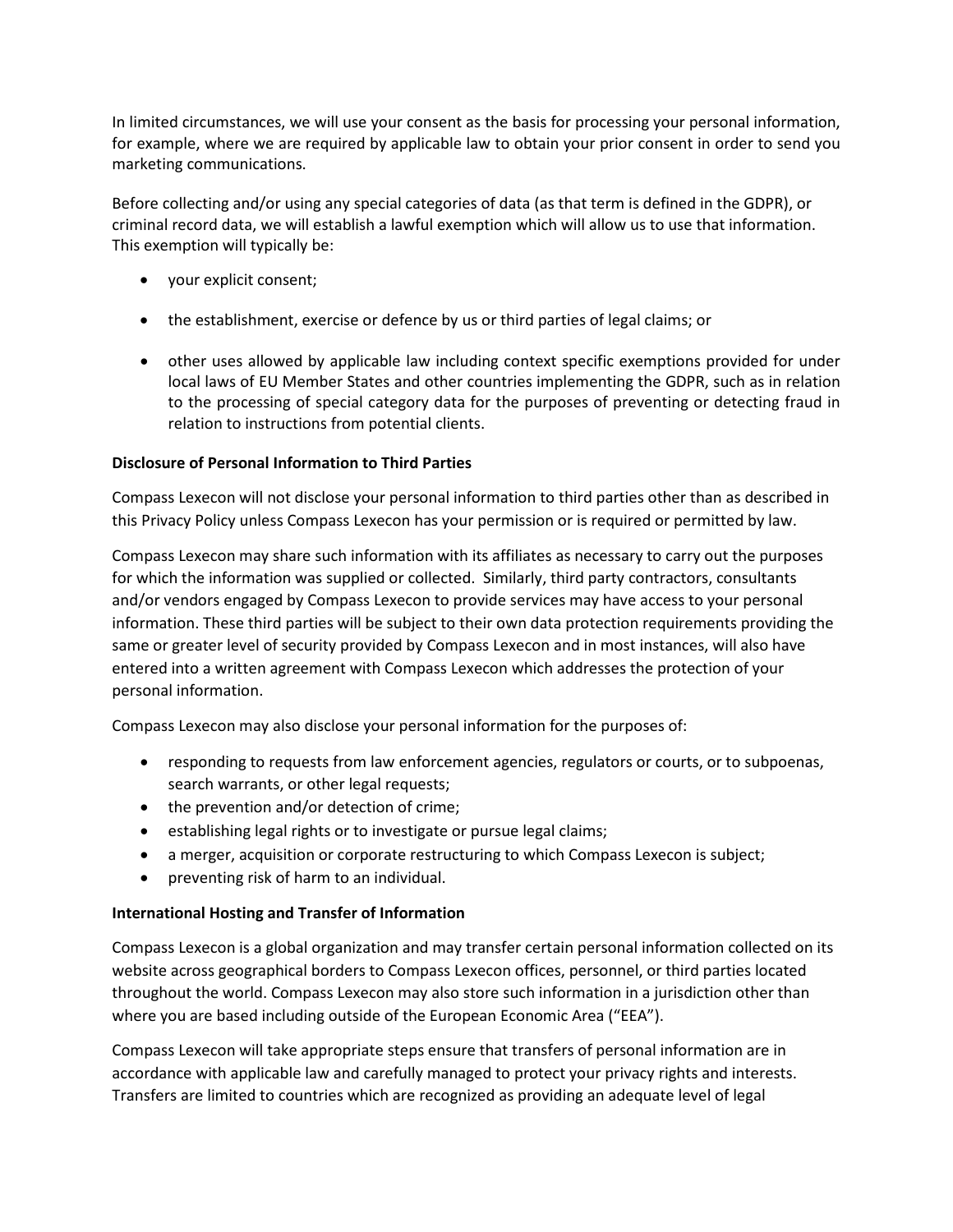protection or where we can be satisfied that alternative arrangements are in place to protect your privacy rights. To this end:

- Transfers of personal information to Compass Lexecon's US offices are protected by the certification of Compass Lexecon's parent company, FTI Consulting, Inc. certification under the EU-US and Swiss-US Privacy Shield schemes. A link to Compass Lexecon's EU-US and Swiss-US Privacy Shield Policy is available [here.](http://www.fticonsulting-emea.com/about/privacy-policy#SHIELD) Transfers to US based service providers may also be protected through reliance on the Privacy Shield.
- Where we transfer your personal information outside Compass Lexecon to third parties who help provide us with any of the activities described in this policy, we obtain contractual commitments (such as the Standard Contractual Clauses) from them in order to protect your personal information.
- Where we receive requests for information from law enforcement, courts or regulators (who may be based overseas), we carefully validate these requests before any personal information are disclosed.

You have a right to contact us for more information about the safeguards we have put in place (including a copy of relevant contractual commitments) to ensure the adequate protection of your personal information when this is transferred as mentioned above.

## **Information Security**

Compass Lexecon has reasonable technical safeguards, security policies and procedures in place to protect personal information from unauthorized loss, misuse, alteration, or destruction. Measures we take include placing confidentiality requirements on our staff members and service providers, limiting access to your personal information on a "need to know" basis, and providing training to appropriate Compass Lexecon personnel.

Despite Compass Lexecon's best efforts, however, security cannot be absolutely guaranteed against all threats.

# **Retention of your personal information**

Compass Lexecon retains your personal information for the period of time required for the purposes for which it was collected, any compatible purposes which we subsequently establish, or any new purposes to which you subsequently consent, or to comply with legal, regulatory and Compass Lexecon policy requirements. This period of time will usually be the period of your, or the relevant client's, relationship or contract with Compass Lexecon plus a period reflecting the length of time for which legal claims may be made following the termination of such relationship or contract. Some information (such as call recordings, tax records and certain information required to demonstrate regulatory compliance) may need to be kept for longer. Personal information will be kept for a shorter or longer period of time if so required by law or a Compass Lexecon policy, if the information becomes subject to a legal hold (for example, following a communication from our regulator) or if we have identified through a data protection impact assessment that a different retention period is appropriate.

### **Your EEA Rights**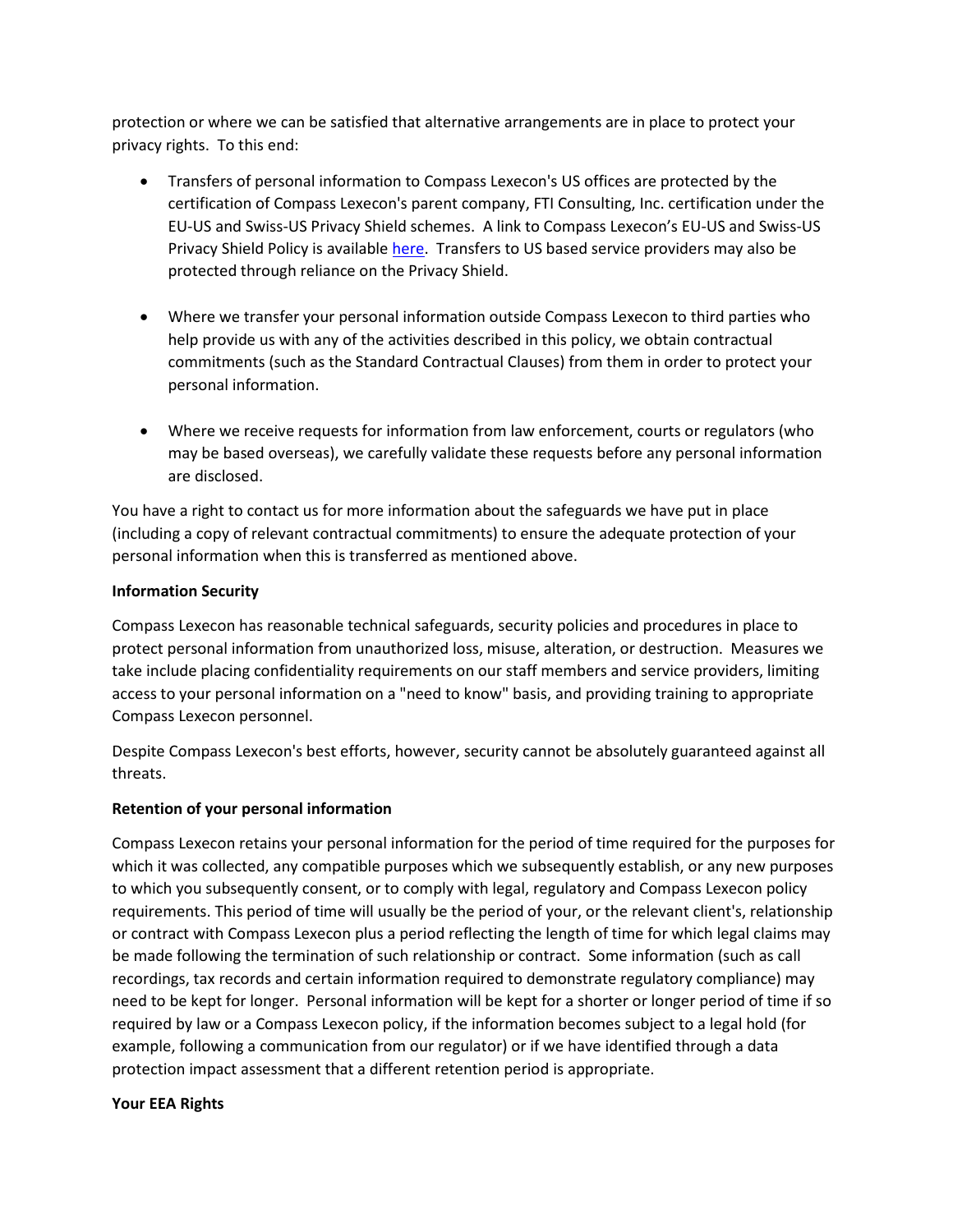If your personal information is processed by a Compass Lexecon entity in the EEA then, subject to certain exemptions, and dependent on how and why we use it, you have certain rights in relation to your personal information.

We may ask you for additional information to confirm your identity before disclosing any personal information to you. We reserve the right to charge a fee where permitted by law, for instance if your request is manifestly unfounded or excessive.

You can exercise your rights by contacting us. Subject to legal and other permissible considerations, we will make every reasonable effort to honour your request promptly or inform you if we require further information in order to fulfil your request.

We may not always be able to fully address your request, for example if it would impact the duty of confidentiality we owe to others, or if we are legally entitled to deal with the request in a different way.

## *Right to Access*

You have the right to access personal information which Compass Lexecon holds about you, together with certain information about how and why your personal information is processed.

## *Right to Rectification*

You have a right to request us to correct your personal information where it is inaccurate or out of date.

# *Right to be Forgotten (Right to Erasure)*

You have the right under certain circumstances to have your personal information erased. Your information can only be erased if it is no longer necessary for the purpose for which it was collected, and we have no other legal ground for processing the information.

### *Right to Restrict Processing*

You have the right to restrict the processing of your personal information, but only where:

- its accuracy is contested, to allow us to verify its accuracy; or
- the processing is unlawful, but you do not want it erased; or
- it is no longer needed for the purposes for which it was collected, but we still need it to establish, exercise or defend legal claims; or
- you have exercised the right to object, and verification of overriding grounds is pending.

### *Right to Data Portability*

You have the right to data portability, which requires us to provide personal information to you or another controller in a commonly used, machine readable format, but only where the processing of that information is based on (i) consent; or (ii) the performance of a contract to which you are a party. Please note that Compass Lexecon rarely relies upon consent as a legal basis, and the performance of a contract basis will only be relevant to the extent that you, as an individual, are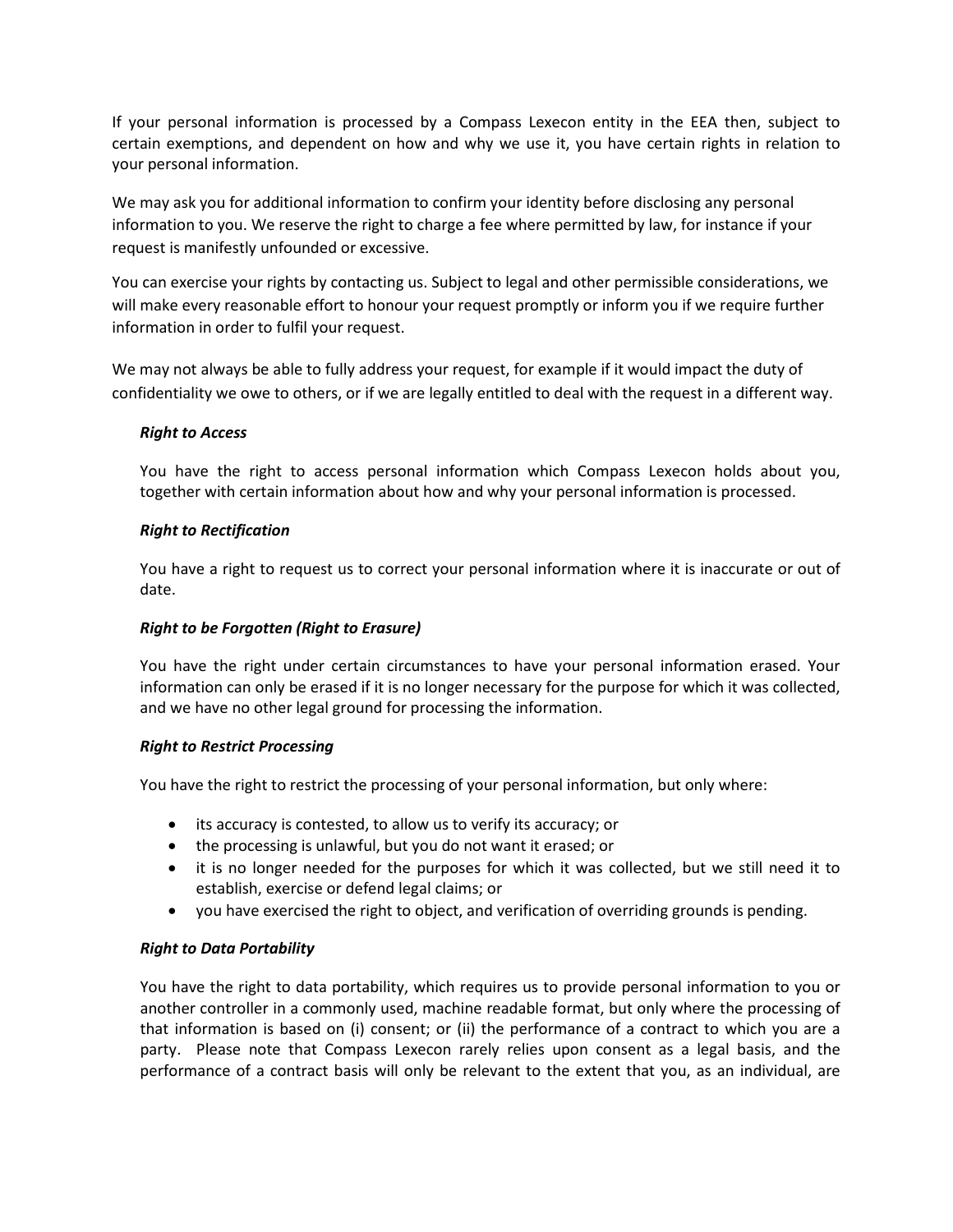party to a contract with Compass Lexecon or a client, and our use of your personal information is necessary for the performance of that contract.

## *Right to Object to Processing*

You have the right to object to the processing of your personal information at any time, but only where that processing is based on our legitimate interests. If you raise an objection, we have an opportunity to demonstrate that we have compelling legitimate interests which override your rights and freedoms.

If you reside in the European Economic Area (EEA) and would like to exercise your right to access, review, correct or discuss how your personal information is processed by Compass Lexecon please contact us at [DPO-EU@compasslexecon.com.](mailto:DPO-EU@compasslexecon.com)

If you reside outside of the EEA you can also make a request to update or remove information about you by contacting **[Privacy@compasslexecon.com.](mailto:privacy@compasslexecon.com)** Compass Lexecon will make all reasonable and practical efforts to comply with your request, so long as it is consistent with applicable law and professional standards.

In addition, under applicable local law you may have the legal right to lodge a complaint with the relevant supervisory authority or local data protection authority.

## **Your California Rights**

If you are a California resident, California Civil Code Section 1798.83 permits you to request information regarding the disclosure of your PII by Compass Lexecon to a third party for the third party's direct marketing purposes. Compass Lexecon, does not share, sell, rent or trade your PII with any third parties for promotional purposes. To make such a request, please contact Compass Lexecon using the contact information provided below.

### **Marketing**

Compass Lexecon may send you information related to its services, products and events that we believe are of interest to you. This information may be sent by post or via email. We are also including a custom preference center for CL which should allow the user to select which region(s), topics, etc. news they would like to receive. If at any point you no longer prefer to receive marketing communications from Compass Lexecon you can (i) unsubscribe from Compass Lexecon communications sent by email using a link provided in marketing emails sent from Compass Lexecon; or (ii) contact us to exercise your right to prevent all forms of marketing (both post and email).

### **Children**

Compass Lexecon's websites are not intentionally designed for or directed at children under the age of 13. It is Compass Lexecon's policy never to knowingly collect or maintain information about anyone under the age of 13, except as part of an engagement to provide professional services.

### **Links**

Compass Lexecon's website may contain links to other sites, including websites maintained by Compass Lexecon's parent company, FTI Consulting and its affiliates that are governed by other privacy policies